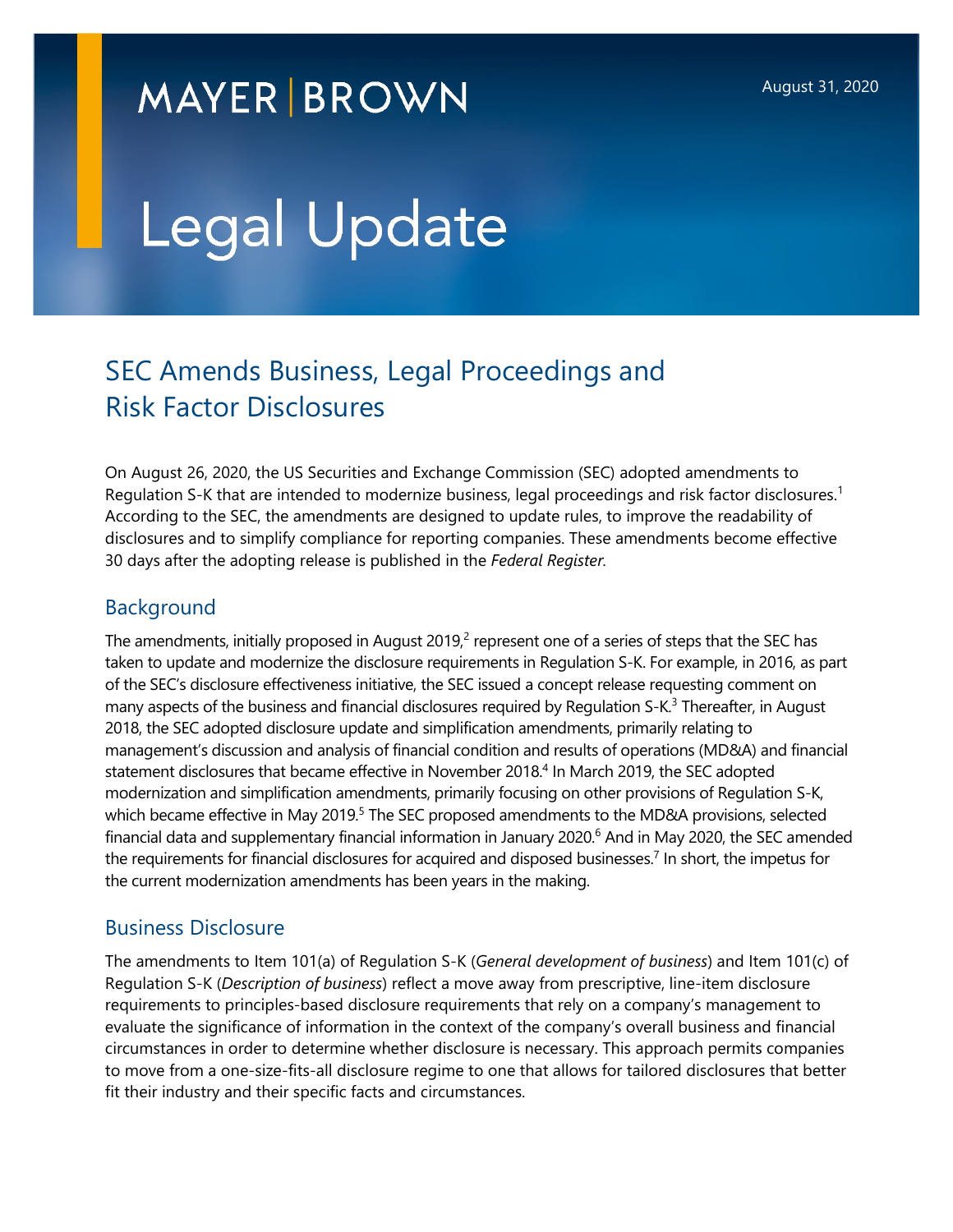**General development of business.** Previously, Item 101(a) required a description "of the general development of the business of the registrant, its subsidiaries and any predecessor(s) during the past five years" and "for earlier periods if material to an understanding of the general development of the business." The amendments to Item 101(a) require disclosure of the general development of the business only to the extent the information is "material to an understanding of the general development of the business." As amended, the rule provides a non-exclusive list of four topics that should be considered for inclusion in this discussion but makes clear that if there are other matters material to an understanding of the general development of company's business, the company will be required to disclose them.

Three of the enumerated topics are modified versions of existing requirements (material bankruptcies of the company or any of its significant subsidiaries; material reclassifications, mergers or consolidations; and material acquisitions and dispositions). A new topic for consideration for disclosure is any material changes to a previously disclosed business strategy. Although material changes to a *disclosed* strategy are potentially reportable, strategy disclosure itself is not mandatory.

The SEC has eliminated the prescribed five-year timeframe for disclosure, requiring companies to focus on information that is material to understanding the development of their business without regard to a specific timeframe. A company may forgo providing a full discussion of the general development of its business for a filing, other than an initial registration statement, if it provides an update regarding its business, disclosing all of the material developments that have occurred since the most recent registration statement or report that includes a full discussion of the business. In order to do so, however, the company must incorporate by reference and include one active hyperlink to a single, previously filed registration statement or report that includes the full discussion. If the company does not choose this approach, it must provide a complete discussion, including any material updates in each filing that requires such disclosure.

**Description of business.** Previously, Item101(c) required a description of "the business done and intended to be done by the registrant and its subsidiaries, focusing upon the registrant's dominant segment or each reportable segment about which financial information is presented in the financial statements" and identified specific topics that were required to be disclosed. The SEC has made principles-based revisions to Item 101(c). Item 101(c) was amended to contain a non-exclusive list of disclosure topics, including some from current Item 101(c), to be discussed in the context of the description of a company's business. These topics are not prescriptive line-item requirements but are only required to be addressed to the extent material to an understanding of a company's business.

The amendments to Item 101(c) also enumerate a new topic for consideration for disclosure: a description of human capital resources. If required to be addressed, a human capital resources discussion would need to include, to the extent material to an understanding of a company's business, the number of persons employed by the company and any human capital measures or objectives that the company focuses on in managing the business, such as measures or objectives that address the development, attraction and retention of personnel. According to the adopting release, the SEC believes "that, in many cases, human capital disclosure is important information for investors" and that "[h]uman capital is a material resource for many companies and often is a focus of management, in varying ways, and an important driver of performance."

Item 101(c) as amended distinguishes between disclosure topics for which segment disclosure should be the primary focus and those that should focus on the company's business as a whole. For most categories of disclosure that meets the standard of being material to an understanding of the company's business taken as a whole, the disclosure should be presented by segment. The primary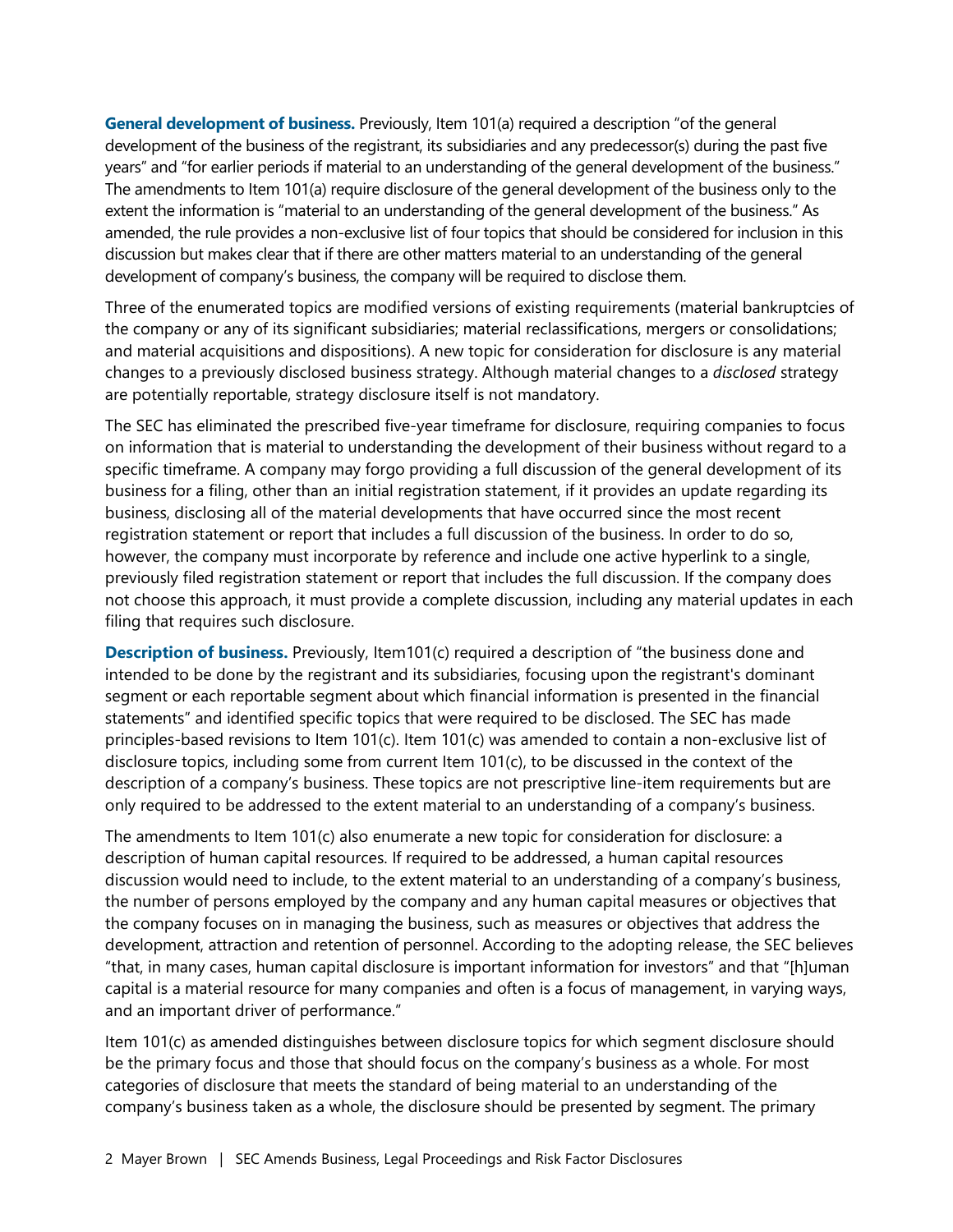focus of compliance with governmental regulations and human capital resources is with respect to the business taken as a whole. However, if those topics are also material to a particular segment, the company additionally is required to identify that segment.

The regulatory compliance category has been refocused to encompass the material effects of compliance with all governmental regulations on capital expenditures, earnings and the competitive position of the company and its subsidiaries. This disclosure requirement expressly includes environmental regulations. Companies must disclose estimated capital expenditures for environmental control facilities for the current year and any other material subsequent period.

#### Legal Proceedings

Previously, Item 103 of Regulation S-K (*Legal proceedings*) required a brief description of "any material pending legal proceedings, other than ordinary routine litigation incidental to the business, to which the registrant or any of its subsidiaries is a party or of which any of their property is the subject," as well as any such proceedings known to be contemplated by governmental authorities. The SEC amended Item 103 to expressly permit providing the required information by hyperlink or cross-reference to legal proceedings disclosure elsewhere in the document, such as in MD&A, risk factors or notes to the financial statements.

The amendments to Item 103 also raise the threshold for disclosure of environmental proceedings to which a governmental authority is a party from \$100,000 to \$300,000. Alternatively, a company has the flexibility to select a different threshold that

- it determines is reasonably designed to result in disclosure of any such proceeding that is material to the business or financial condition,
- it discloses (including any change thereto) in each annual and quarterly report, and
- does not exceed the lesser of \$1 million or 1 percent of the current assets of the company and its subsidiaries on a consolidated basis.

#### Risk Factors

Previously, Item 105 of Regulation S-K (*Risk factors*) required, where appropriate, "a discussion of the most significant factors that make an investment in the registrant or offering speculative or risky." The SEC has revised Item 105 to address concerns about the lengthy and generic nature of current risk factor disclosure. First, the amendments require a risk factor summary of not more than two pages if the risk factor discussion exceeds 15 pages. This summary must contain a series of concise bulleted or numbered statements summarizing the principal factors that make an investment in the company or offering speculative or risky and has to appear in the forepart of the prospectus or annual report, as applicable. The summary does not have to contain all of the risk factors described in the full risk factor discussion. Companies may prioritize certain risks in, and omit others from, the summary.

To focus disclosure on the risks to which reasonable investors attach importance in making investment decisions, the SEC changed the risk factor disclosure standard contained in Item 105 from the "most significant" risks to "material" risks. The amendments require companies to organize their risk factor disclosure under relevant headings. If a company chooses to disclose a risk that could apply to other companies or securities offerings without explaining why the identified risk is specifically relevant to investors in the company's securities, the amended rule requires that generic disclosure be placed at the end of the risk factor section under the caption "General Risk Factors."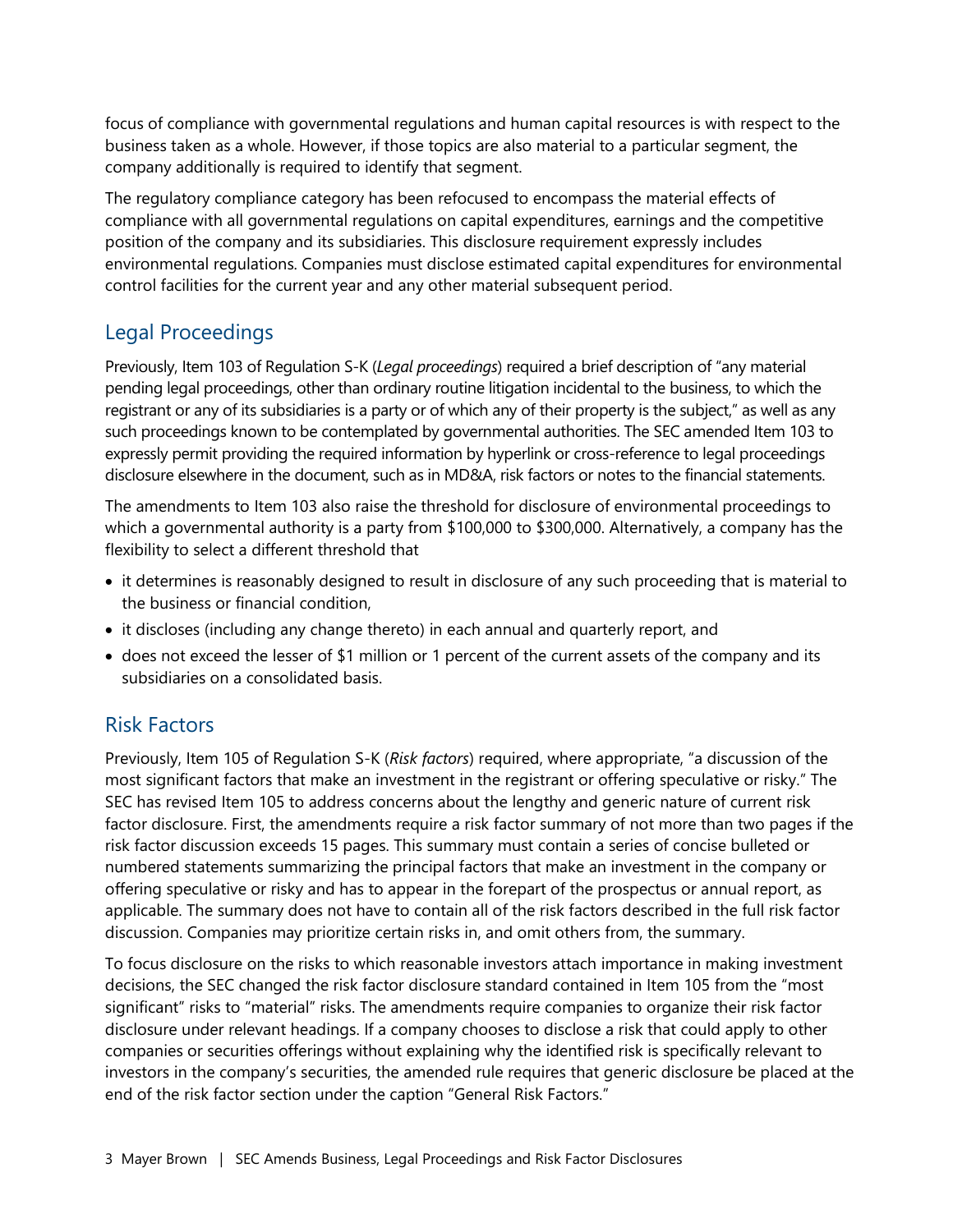According to the adopting release, the SEC believes these amendments "will result in risk factor disclosure that is more tailored to the particular facts and circumstances of each registrant, which should reduce the disclosure of generic risk factors and potentially shorten the length of the risk factor discussion, to the benefit of both investors and registrants."

#### Foreign Private Issuers

The amendments to Items 101 and 103 affect foreign private issuers only if they have elected to file on domestic forms. On the other hand, the amendments to Item 105 affect foreign registrants because Forms F-1, F-3 and F-4 refer to that item.

#### Smaller Reporting Companies

The SEC amended Item 101(h) of Regulation S-K (*Smaller reporting companies*) to eliminate the provision that currently requires smaller reporting companies (SRCs) to describe the development of their business during the last three years. This amendment specifies that a SRC may forgo providing a full discussion of the general development of its business for a filing other than an initial registration statement but only if it provides an update to the general development of its business by disclosing all of the material developments that have occurred since the most recent registration statement or report that includes a full discussion of the general development of its business. In addition, it must incorporate by reference, and include one active hyperlink to one registration statement or report that includes, the full discussion of the general development of its business.

#### Practical Considerations

Because the amendments will be effective 30 days after publication in the *Federal Register*, they will impact upcoming filings, such as Form 10-Qs and Form 10-Ks and certain registration statements under the Securities Act of 1933 filed after the effective date. Therefore, companies should immediately begin considering whether and how they will modify their disclosures to implement the amendments. Companies should also assess whether they will need to revise any of their disclosure controls and procedures to reflect the amendments.

If companies have or expect to have more than 15 pages of risk factor disclosure, they will need to develop a two-page summary. Some companies may choose to shorten their risk factor discussions to avoid triggering the summary requirement, but they will need to balance that decision against the risk of litigation that potentially could arise from risk factor disclosure that is alleged to be deficient. Preparing a summary of the principal factors that make investment in a company speculative or risky or deciding to shorten a previous risk factor discussion will require thoughtful and careful drafting. Companies should begin that exercise well before the filing date to allow time for review, especially if revised disclosure is being prepared. Companies with longer risk factor disclosure may want to consider initially preparing both a two-page summary and a full risk factor discussion that is no longer than 15 pages in order to evaluate which approach works best for them.

Companies should also review their risk factors to assess whether they could be explained more succinctly, which could avoid the need to have both summary risk factors and more detailed explanations of risk factors. To the extent they are not already doing so, companies need to organize their risk factors into subsections, creating headings for various categories of disclosure. This could lengthen a risk factor discussion. As always, it would be a worthwhile exercise to evaluate the risk factor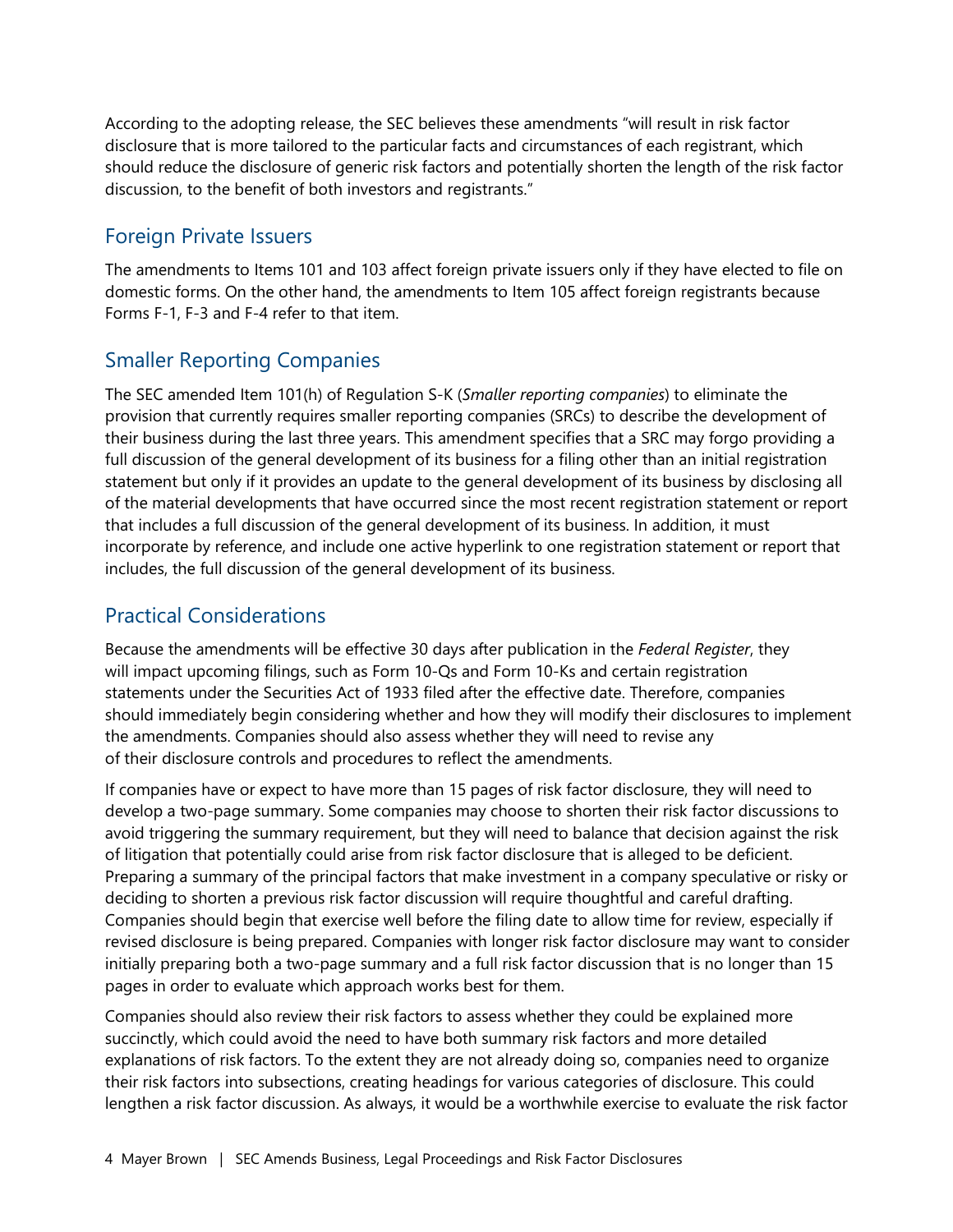section from the point of view of readability. If a company discloses risks that apply generally to other companies without identifying how those risks specifically impact it, the company will need to move those general risks to the end of the risk factors section under the caption "General Risk Factors" or remove them.

As a result of the amendments, human capital resources need to be disclosed pursuant to Item 101(c) to the extent such disclosures are material to an understanding of the company's business. Since the time this requirement was proposed a year ago, the COVID-19 pandemic heightened interest in human capital matters, with investors seeking engagement on workplace safety, remote working issues, succession planning and the impact of these matters on business continuity. In addition, protests over racial and social injustice have sparked conversations relating to workplace discrimination, as well as to the role played by public companies in social change. Even before the pandemic, human capital has been discussed within the environmental, social and governance (ESG) context, especially as issues such as board and workforce diversity and pay equity garnered greater attention. In light of the heightened sensitivity regarding the importance of human capital, companies may receive pushback if they take the position that they do not need to discuss human capital resources in the business section because they do not consider it material.

As a result of the confluence of COVID-19 and social unrest, layered on issues already part of the ESG dialogue, human capital is poised to take on increasing importance beyond the new business section disclosure requirements. Some large institutional investors have made human capital management a priority for engagement. In addition to required board diversity, pay ratio disclosure and board risk oversight disclosure, some companies have already expanded human capital disclosure in their proxy statements or on their websites. As companies determine how they will frame human capital disclosure in the context of their business discussions, it may be beneficial to consider at the same time whether to provide additional human capital disclosure in their proxy statements and/or on their websites in order to coordinate their messaging on this issue.

Companies should begin thinking about the focus of their human capital disclosures and begin drafting the specific language and designing any related presentation sufficiently well in advance of filing deadlines to allow time for review by various company personnel and outside advisors. Companies should anticipate that their human capital disclosures will attract scrutiny from various stakeholders, as well as from the SEC. Another benefit to early consideration of expanded human capital disclosures is that the exercise also serves as preparation for shareholder engagement on the topic.

Foreign private issuers should recognize that the risk factor amendments apply to them and assess how they will modify their risk factor disclosures to comply with the new requirement. Similarly, SRCs should review the portions of the amendments that impact them and determine how they will update their disclosures.

*For more information about the topics raised in this Legal Update, please contact the author, Laura D. Richman, any of the following lawyers or any other member of our Corporate & Securities practice.* 

**Laura D. Richman**  +1 312 701 7304 [lrichman@mayerbrown.com](mailto:lrichman@mayerbrown.com)

**Jason T. Elder**  +852 2843 2394 [jason.elder@mayerbrown.com](mailto:jason.elder@mayerbrown.com) **Robert F. Gray, Jr.**  +1 713 238 2600 [rgray@mayerbrown.com](mailto:rgray@mayerbrown.com)

**Michael L. Hermsen**  +1 312 701 7960 [mhermsen@mayerbrown.com](mailto:mhermsen@mayerbrown.com)